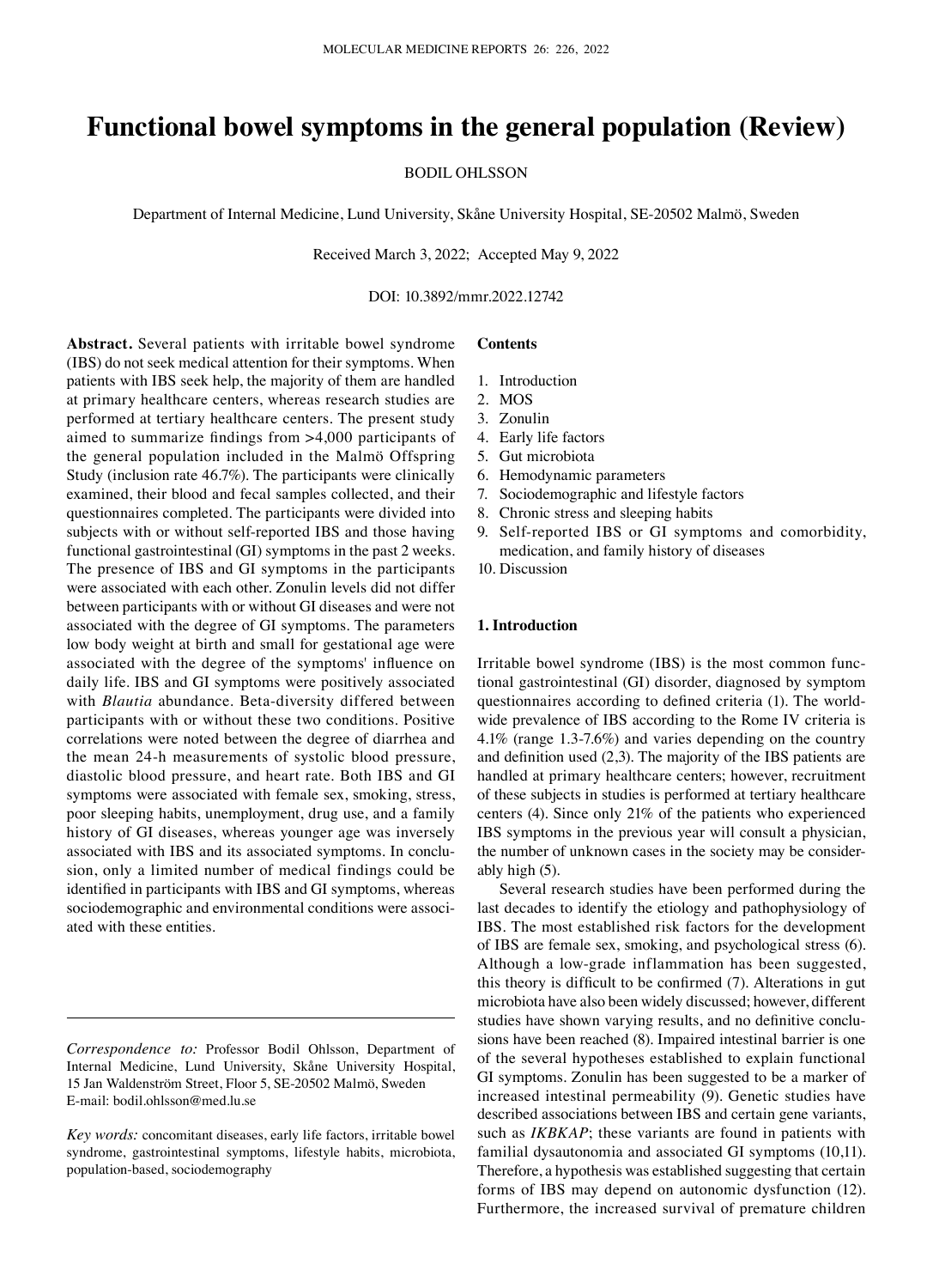exerts a certain impact on the general health of the affected subjects. Infants born prior to the 37th completed week of pregnancy, those with low birth weight (LBW)  $\left($ <2,500 g), low Apgar scores, or small for gestational age (SGA), have been associated with negative health consequences, such as IBS (13‑16).

During the last years, a population‑based cross‑sectional study, termed the Malmö Offspring Study (MOS), was performed in the south of Sweden to include participants from the general population. Several studies have been performed to estimate risk factors for IBS/GI symptoms. The aim of the present minireview was to summarize the estimated associations between self‑reported IBS and GI symptoms in the general population and intestinal permeability, early life factors, gut microbiota, autonomic homeostasis, sociodemographic characteristics, lifestyle habits, chronic stress, sleeping habits, concomitant disorders, and drug treatment.

# **2. MOS**

The Malmö Diet and Cancer Study (n=28,098) is a population-based study, which was performed between 1991 and 1996 and invited all subjects born between 1923 and 1950 (17). Subsequently, 6,103 of these individuals were randomly selected and re‑examined for assessing cardiovascular risk factors. These subjects comprised the Malmö Diet and Cancer Cardiovascular Cohort (MDC‑CC) (18). MOS consists of chil‑ dren and grandchildren of the participants of the MDC‑CC(19). The participants were clinically examined, their blood and fecal samples were collected and the study questionnaires were completed. The participants were categorized to suffer from self-reported IBS if they answered 'yes' to the following question: 'Have you several times during a month suffered from abdominal pain related to irregular bowel habits, which is called IBS?' The formulation was considered to reflect the Rome III criteria for IBS (20). They were categorized to suffer from GI symptoms if they answered 'yes' to the following question: 'Have you suffered from any GI symptoms within the past 2 weeks?' The two conditions were associated with each other throughout the study (P<0.001). The participants who experienced GI symptoms were encouraged to complete the visual analog scale (VAS) for IBS (VAS‑IBS) to assess the degree of specific symptoms on a VAS scale (21).

*Citations of three sets of MOS cohorts.* Firstly, 363 of the 1,500 participants attended between March 2013 and November 2015, of whom 186 were women accounting for 51.2%. These patients were randomly selected for serum analysis of zonulin by a commercial ELISA kit. A total of 238 participants of the 363 selected had completed the study questions regarding GI symptoms (Fig.1, TableI)(22). Secondly, 2,644 participants were included between March 2013 and April 2017. The participants who reported organic GI diseases, did not answer the questions regarding GI symptoms, or did not have data regarding autonomic function tests, gut microbiota, or data from the Swedish Medical Birth Registry (started 1973) were excluded. In total, 1,013 participants were included in the study of early life factors (23), whereas 1,988 participants were included in the study of gut microbiota  $(24)$ , and  $2,094$  participants were included in the studies of autonomic, hemodynamic parameters (12) (Fig. 1, Table I). Thirdly, 1,577 participants of the 4,225 participants included between March 2013 and June 2020 (46.7% participation rate) were excluded due to the presence of any type of organic GI disease or due to their inability to provide an answer to the questions regarding GI symptoms. Therefore, 2,648 individuals were finally included in the study of sociodemographic factors (25), chronic stress and sleeping habits (26), concomitant diseases, drug use, and family history of any diseases (27) (Fig. 1; Table I).

# **3. Zonulin**

The serum concentration of zonulin did not differ between sexes (21). Zonulin levels correlated with weight, body mass index (BMI), waist- and hip-circumference, systolic blood pressure, diastolic blood pressure, and fasting plasma glucose levels, whereas sociodemographic factors and lifestyle habits did not influence zonulin levels. The presence or absence of GI symptoms during the past 2 weeks  $(n=44)$  did not affect zonulin levels. Accordingly, the degree of GI symptoms or psychological well‑being did not correlate with the serum values of zonulin (22). The participants with any type of history of organic GI diseases (n=54) exhibited the same zonulin levels as those without the presence of any disease. The same finding was also noted in the subjects with functional dyspepsia or self-reported IBS  $(n=61)$  (22).

# **4. Early life factors**

Age and BMI did not differ between the subjects with or without IBS or GI symptoms (23). A trend for an association between GI symptoms and preterm birth was noted compared with the term birth, which was also noted following estimation of the gestational age used as a continuous variable. Further calculations stratifying for the severity of the GI symptoms did not show significant associations between prematurity and GI symptoms. Lower body weight at birth, low Apgar score, or SGA did not show significant associations with the presence of functional GI symptoms or the degree of symptom severity. However, in contrast to a low Apgar score, both lower body weight measured as a continuous scale and SGA were associated with a high degree of symptom influence on daily life. No association of the early life factors was noted with self-reported IBS (23).

# **5. Gut microbiota**

The subjects with IBS and/or GI symptoms were younger than those without these two conditions, whereas the parameter BMI did not differ between these groups (24).

Beta‑diversity, assessed by the Bray‑Curtis dissimilarity index, was significantly different between individuals reporting either IBS or GI symptoms compared with those who did not present with GI complaints. In contrast to these findings, alpha‑diversity did not significantly differ between these conditions. Following calculations of the different genera with adjustments for confounders and false discovery rate (FDR), it was found that IBS was associated with an abundance of *Blautia*; GI symptoms were associated with *Blautia* and a genus in the order of SHA‑98 bacteria. Diarrhea was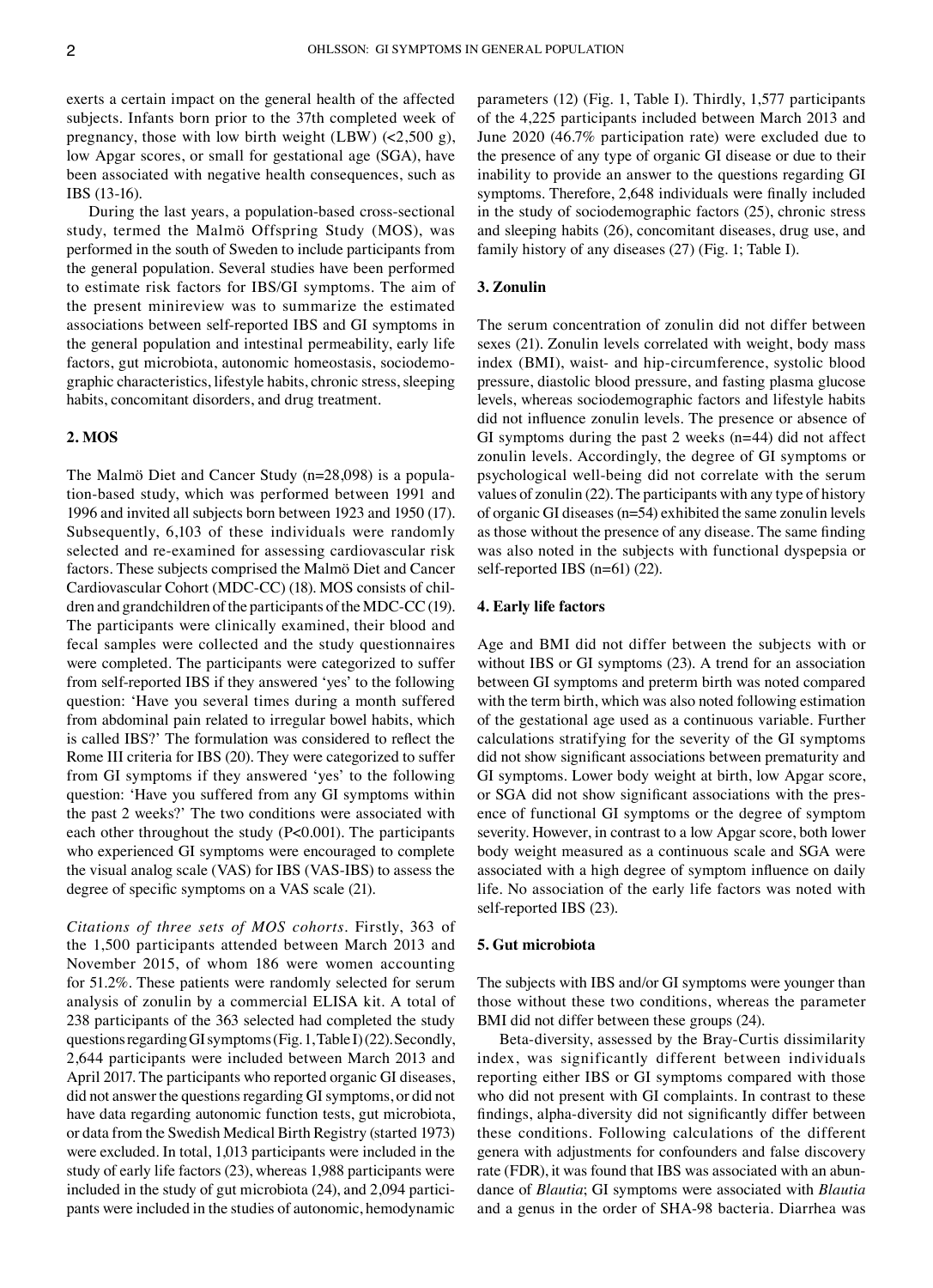

Figure 1. Flow chart of participants. MDCS invited the entire population living in Malmö. From this cohort, MDCS‑CC was randomly extracted. The MOS consisted of children and grandchildren to the subjects included in the MDCS‑CC. The final study cohorts included the MOS participants who had answered the questions regarding GI symptoms and did not suffer from organic GI diseases (celiac disease, Crohn's disease, ulcerative colitis, lactose intolerance, reflux and ulcer). References refer to the original publications. MDCS, Malmö Diet and Cancer Study; MDCS‑CC, Malmö Offspring Study cardiovascular cohort; MOS, Malmö Offspring Study; GI, gastrointestinal.

associated with *Blautia*, *Prevotella*, and a genus in the order of SHA‑98 bacteria and *Christensellaceae* family (24).

## **6. Hemodynamic parameters**

BMI did not differ between groups, but the subjects with IBS or GI symptoms were younger than those without these conditions (12). No significant alterations were noted in hemodynamic parameters between IBS and non‑IBS subjects following adjustment for confounders. In contrast to these findings, lower values of diastolic blood pressure in supine and standing positions, and mean systolic and diastolic blood pressures during ambulatory 24‑h measurements, demonstrated significant differences in those with GI symptoms compared with those without any GI symptoms following adjustments for age, sex, current smoking, and chronic stress. A total of 142 subjects (27.9%) reported diarrhea being their most predominant symptom; this was the only specific symptom, which was associated with hemodynamic parameters following adjustment of confounders. For the 24-h measurements, concordant positive correlations were noted between systolic blood pressure, diastolic blood pressure, and heart rate, and the severity of diarrhea. In accordance with the correlation analyses, the adjusted linear regression indicated associations between the 24‑h hemodynamic measurements of the systolic blood pressure, diastolic blood pressure, and heart rate. Significant associations were also noted for the diastolic blood pressure in the supine position following comparisons of the fourth quartile with quartiles 1‑3 of diarrhea (12).

## **7. Sociodemographic and lifestyle factors**

Strong associations were noted between all specific symptoms and self-reported IBS (P<0.001, except for constipation, P=0.008). The IBS participants had the same age as those without IBS, whereas those with GI symptoms were younger than those without these symptoms. BMI was lower in participants with IBS and GI symptoms than in those without these conditions (25).

Self-reported IBS was associated with female sex, former smoking, and present smoking, and inversely associated with drinking frequency of 2‑3 times a week and drinking 3‑4 stan‑ dard glasses per occasion (25).

The GI symptoms in the past 2 weeks were associated with female sex, studying, unemployment, former smoking, and present smoking, whereas the symptoms were inversely associated with age 50-59 years and age  $\geq 60$  years (25).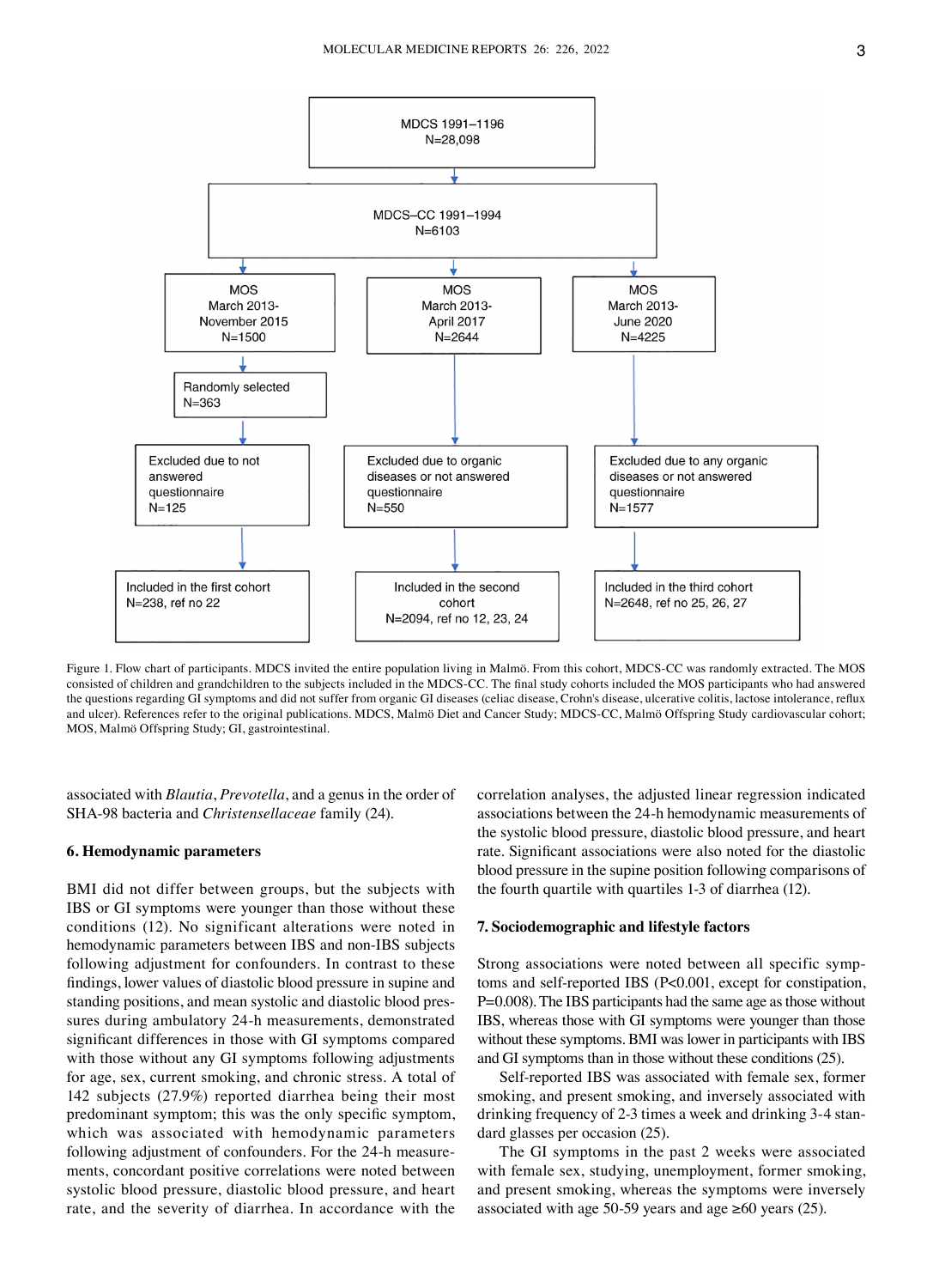| First author/s, year         | Cohorts                                                                                                                                                                                                                                                                                                                                                                                                                                                                                                                                            | Ż.   | Age, years      | BMI, kg/m <sup>2</sup> | Female $sex, n (\%)$ | GI symptoms, $n(%)$ | IBS, $n$ $(\%)$ | (Refs.) |
|------------------------------|----------------------------------------------------------------------------------------------------------------------------------------------------------------------------------------------------------------------------------------------------------------------------------------------------------------------------------------------------------------------------------------------------------------------------------------------------------------------------------------------------------------------------------------------------|------|-----------------|------------------------|----------------------|---------------------|-----------------|---------|
| Ohlsson et al, $2017$        | Serum zonulin                                                                                                                                                                                                                                                                                                                                                                                                                                                                                                                                      | 238  | $42.6 \pm 13.2$ | $22.8 + 4.2$           | 127(53.4)            | 44 (18.5)           | 40 (16.8)       | (22)    |
| Wennerberg et al, 2021       | disease, IBD and lactose intolerance<br>Early life factors; excluded celiac                                                                                                                                                                                                                                                                                                                                                                                                                                                                        | 1013 | 29.0±6.8        | 24.9±4.5               | 546 (53.9)           | 253 (25.0)          | 179 (17.7)      | (23)    |
| Brunkwall et al, 2021        | disease, IBD and lactose intolerance<br>Gut microbiota; excluded celiac                                                                                                                                                                                                                                                                                                                                                                                                                                                                            | 1988 | 39.8±13.9       | $25.8 + 4.7$           | 1055 (53.1)          | 396 (19.9)          | 305 (15.3)      | (24)    |
| Hamrefors et al, 2019        | Hemodynamic parameters; excluded<br>celiac disease and IBD                                                                                                                                                                                                                                                                                                                                                                                                                                                                                         | 2094 | $40.1 \pm 13.6$ | $25.9 + 4.9$           | 1127 (53.8)          | 509 (24.3)          | 347 (16.6)      | (12)    |
| Nilsson and Ohlsson, 2021    | excluded any organic GI disease<br>Sociodemography and lifestyle;                                                                                                                                                                                                                                                                                                                                                                                                                                                                                  | 2648 | $42.6 \pm 14.4$ | $25.9 + 4.7$           | [391 (52.5)          | 459 (17.3)          | 316 (11.9)      | (25)    |
| Zejnelagic and Ohlsson, 2021 | excluded any organic GI disease<br>Stress and sleeping habits;                                                                                                                                                                                                                                                                                                                                                                                                                                                                                     | 2648 | $42.6 \pm 14.4$ | $25.9 + 4.7$           | 1391 (52.5)          | 459 (17.3)          | 316 (11.9)      | (26)    |
| Ruderstam and Ohlsson, 2022  | Concomitant diseases and drugs;<br>excluded any organic GI disease                                                                                                                                                                                                                                                                                                                                                                                                                                                                                 | 2648 | $42.6 \pm 14.4$ | $25.9 + 4.7$           | 1391 (52.5)          | 459 (17.3)          | 316 (11.9)      | (27)    |
|                              | Participants with organic gastrointestinal diseases in the different cohorts were excluded before calculations. The types of excluded organic diseases varied between the cohorts and are shown for<br>each study. Any organic GI disease included celiac disease, IBD, gastric ulcer, lactose intolerance and reflux. Values are presented as the mean ± standard deviation or n (%). BMI, body mass index;<br>GI, gastrointestinal; IBD, inflammatory bowel disease; IBS, irritable bowel syndrome. References refer to the original publication |      |                 |                        |                      |                     |                 |         |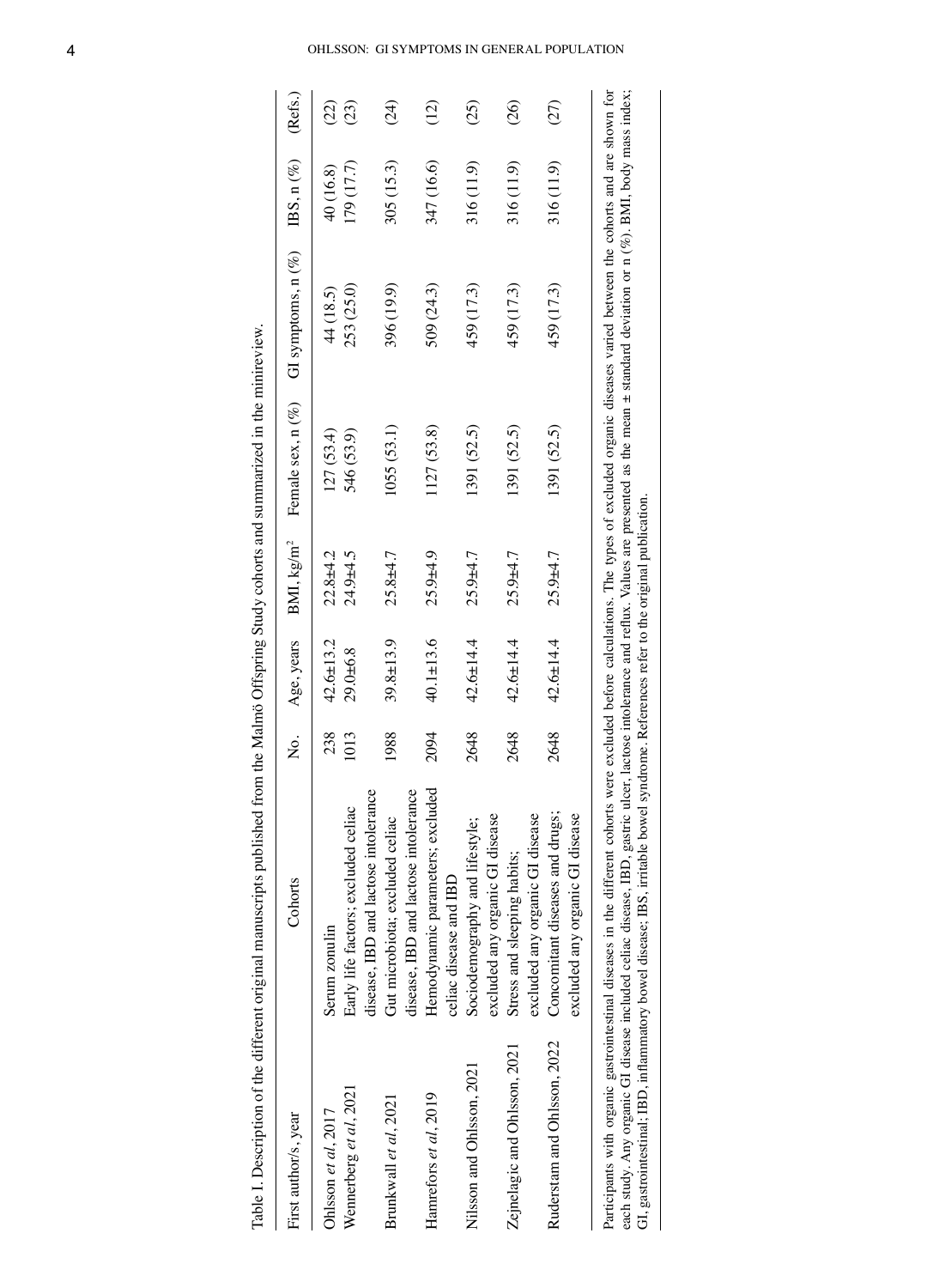The examination of specific GI symptoms, with the exception of diarrhea and vomiting and nausea indicated that worse symptoms were associated with female sex and worse psychological well-being. Present smoking was associated with more severe GI symptoms and worse psychological well-being. Studying was associated with a higher degree of abdominal pain, and bloating and flatulence, but improved psychological well-being. Sick leave and unemployment were, in comparison to working, associated with more symptoms and poorer psychological well‑being (25).

Following stratification for sex, IBS in male sex was associated with an age range of 30‑39, 40‑49, and unemployment. The GI symptoms in the past 2 weeks were associated with unemployment. IBS in women was associated with present smoking and GI symptoms were associated with former smoking and were inversely associated with age ≥50 years and intermediate physical activity at work (25).

No significant associations were noted between IBS or GI symptoms in the past 2 weeks and BMI groups, education, marital status, snuff use, or physical activity during leisure time (25).

#### **8. Chronic stress and sleeping habits**

The experience of chronic stress during the past year was associated with self‑reported IBS and GI symptoms, as was chronic stress during the past 5 years, following adjustment for sociodemographic factors (26).

Average, bad, or very bad sleeping quality, sleeping onset difficulties, and  $\geq$ 3 wake-ups per week were associated with self-reported IBS, whereas a sleeping duration of 7 h was inversely associated with self-reported IBS. The only sleeping habit associated with GI symptoms was a wake-up frequency of 3‑6 times per week.

Following the combined calculation of all the variables of stress and sleeping disturbances in the full model adjusted for all confounders, a marked association was noted between self-reported IBS and sleeping onset difficulties and chronic stress during the past 5 years, whereas GI symptoms were associated with chronic stress in the past year (26).

Stress, poor sleeping quality, sleeping onset difficulties, and IBS/GI symptoms were all associated with poor psychological well-being (26).

# **9. Self‑reported IBS or GI symptoms and comorbidity, medication, and family history of diseases**

When examining comorbidity, asthma was associated with self-reported IBS. The associations between asthma and GI symptoms in the past 2 weeks and chest pain >30 min and IBS disappeared following adjustment for FDR (27).

IBS was associated with prescription of drugs in the past week or the use of a non-prescription drug in the past week. When calculations were performed with specific medications, antihistamines, beta blockers, and hypnotics were the drugs associated with IBS (27).

GI symptoms in the past 2 weeks were associated with non‑prescription drugs prior to FDR correction, as well as the prescribed drugs beta‑blockers and proton pump inhibitors (27).

A family history of prostate cancer was associated with IBS, whereas a family history of joint diseases and myocardial infarction were associated with GI symptoms. In addition, there was an association between GI disease in the family and self-reported IBS and GI symptoms. Regarding the subgroups of GI diseases, IBS was associated with celiac disease, gastric ulcer, functional dyspepsia, IBS, and reflux; GI symptoms were associated with functional dyspepsia, IBS, and reflux (27).

# **10. Discussion**

The main findings from the studies performed in the general population were that a limited number of objective findings could be identified in the group of participants with IBS and GI symptoms (12,22,24). In contrast to this observation, strong associations between IBS and GI symptoms were noted with female sex, younger age, smoking, unemployment, stress, poor psychological well‑being, poor sleeping habits as well as drug use, and family history of GI diseases (25‑27).

The findings are in accordance with previous studies, showing a high prevalence of IBS in the general population (28). Moreover, the data indicated that psychosocial and sensory factors contributed to self-reported pain in IBS (29). In addition, dietary and lifestyle habits are of importance for symptom development (30). Collectively, the included studies support the importance of performing scientific studies in subjects from the general population, and not only in subjects from tertiary healthcare centers (4), where selected patients are referred who may suffer from enteric dysmotility and not by IBS, which can obscure the results (31,32).

It has been previously shown that IBS and GI symptoms are strongly associated with female sex and smoking, whereas higher age is inversely associated with these conditions (25). Unemployment was associated with GI symptoms, notably in men. Sick leave and unemployment were associated with the presence of GI symptoms and with more severe symptoms and impaired psychological well-being (25). This is in accordance with prior studies that have shown a high degree of unemployment and absence from work in patients with self-reported IBS (5). Men have been found to have poorer mental health than women when they are unemployed, possibly due to traditional beliefs that they should be solely responsible for providing financial support to their families (33). The subjective social status relative to other individuals in the same community may mediate the association between occupational status, psychological well-being, and stress (34).

Most studies performed have a cross‑sectional design and causality can therefore not be analyzed. Among the limited number of prospective studies performed regarding sleeping habits, the parameters poor self‑reported sleeping quality, and frequent waking episodes could predict additional abdominal or other types of pain, anxiety, and fatigue the following day (35‑37). The most important predictor of poor sleeping quality was pre‑sleep cognitive arousal (35). Higher arousal and awakening index have been described in IBS patients, which can be associated with sleeping fragmentation (38). Collectively, low quality of life, depression, and arousal affect the quality and efficiency of sleeping as well as the experience of pain and IBS symptoms (35‑37).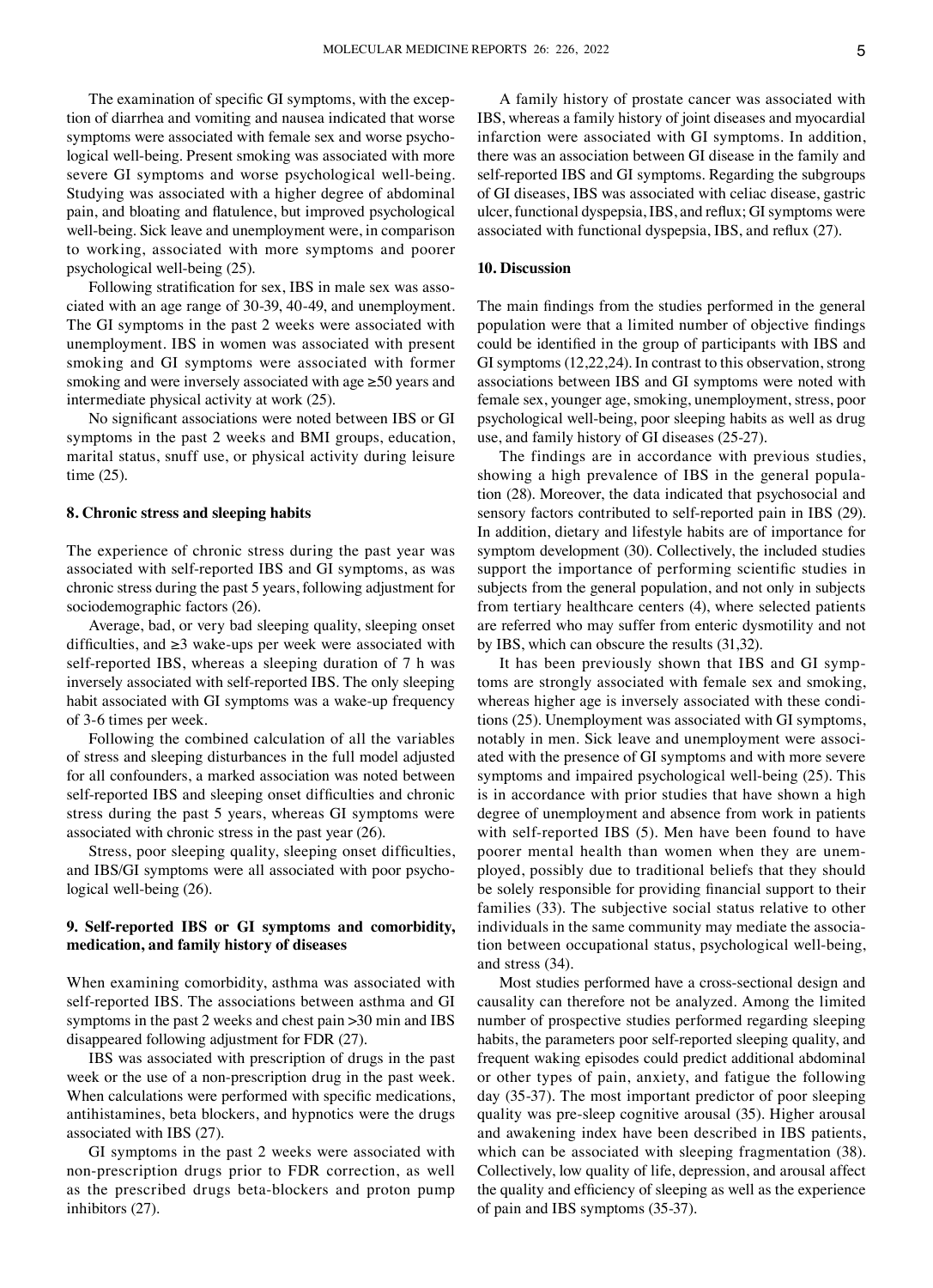It has been previously reported that drug treatment may increase the prevalence of GI symptoms (39). However, this increase may be due to the disease *per se*, which requires drug treatment, leading to the development of GI symptoms. Furthermore, chronic illness behavior is a learned behavior found to be increased in IBS patients (40). Children of parents with IBS had a significantly higher number of ambulatory care visits; this trend was independent of the presence of GI symptoms (41). The model of social learning and behavior may thus explain the associations found in family history (27), although genetic components have been found as well, which may lead to disease development of several members within the same family (42,43). Perinatal factors were not associated with the significance of the development of IBS in the MOS cohort, although previous studies have found an increased risk to develop IBS when infants are born with LBW (14,42).

Intestinal permeability assessed by zonulin cannot alone explain the GI symptoms. By contrast, overweight and metabolic syndromes exhibited a higher association with zonulin levels (22). Despite these findings, in a larger population-based study within the same area, subjects with prevalent inflammatory bowel disease had higher zonulin levels compared with those without inflammatory bowel disease (44). The microbiota changes noted in IBS in the general population were modest and suggested that gut microbiota was not the major explanation to GI symptoms (23), which was in line with a study performed in the general population, indicating no significant differences in the microbiota from tissue biopsies or feces of IBS patients compared with those of healthy subjects (45). Furthermore, autonomic neuropathy cannot explain IBS in the general population (12) and the findings do not support the genetic associations with familial dysautonomia found in IBS (10,11).

The advantage of the performed studies of self-reported IBS and GI symptoms is the examination of the general population as opposed to the examination of the tertiary healthcare centers. The major limitation of the present study was that the dietary habits were not examined, since the symptom development in IBS is suggested to depend on the accumulation of unabsorbed carbohydrates in the bowel leading to gas production and osmotic diffusion of water (46). However, the present findings confirm the multifactorial etiology of IBS, suggesting that not only dietary factors are of importance in the development of this disease.

In conclusion, few objective medical findings could be identified in participants with IBS and GI symptoms from the general population. The etiology to IBS seems to be multifactorial. Strong associations were reported with younger age, female sex, smoking, unemployment, stress, poor psychological well-being, drugs, and a family history of GI disorders. Therefore, sociodemographic factors and lifestyle habits must be considered, and the treatment should be focused on the prevention and elimination of stressful life factors, and not only on medical reasons, drug treatment, and dietary advice.

# **Acknowledgements**

The author would like to thank Mr. Anders Dahlin (Department of Clinical Sciences, Malmö, Lund University, Sweden) for data management.

# **Funding**

The study was financed by the Development Foundation of Region Skåne (grant numbers REGSKANE‑818781, 2018‑Projekt0024).

## **Availability of data and materials**

The datasets used and/or analyzed during the current study are available from the corresponding author on reasonable request.

# **Authors' contributions**

BO wrote this minireview and drew the figure. Data authentication is not applicable. The author has read and approved the final manuscript.

# **Ethics approval and consent to participate**

Not applicable.

## **Patient consent for publication**

Not applicable.

## **Competing interests**

The author declares that she has no competing interests.

## **References**

- 1. Lacy BE, Mearin F, Chang L, Chey WD, Lembo AJ, Simren M and Spiller R: Bowel disorders. Gastroenterology 150: 1393‑1407. e5, 2016.
- 2. Lovell RM and Ford AC: Global prevalence of and risk factors for irritable bowel syndrome: A meta‑analysis. Clin Gastroenterol Hepatol 10: 712‑721.e4, 2012.
- 3. Sperber AD, Bangdiwala SI, Drossman DA, Ghoshal UC, Simren M, Tack J, Whitehead WE, Dumitrascu DL, Fang X, Fukudo S, *et al*: Worldwide prevalence and burden of functional gastrointestinal disorders, results of Rome foundation global study. Gastroenterology 160: 99‑114.e3, 2021.
- 4. Canavan C, West J and Card T: The epidemiology of irritable bowel syndrome. Clin Epidemiol 6: 71‑80, 2014.
- 5. Van den Houte K, Carbone F, Pannemans J, Corsetti M, Fischler B, Piessevaux H and Tack J: Prevalence and impact of self‑reported irritable bowel symptoms in the general population. United European Gastroenterol J 7: 307‑315, 2019.
- 6. Nam SY, Kim BC, Ryu KH and Park BJ: Prevalence and risk factors of irritable bowel syndrome in healthy screenee undergoing colonoscopy and laboratory tests. J Neurogastroenterol Motil 16: 47‑51, 2010.
- 7. Nilholm C, Larsson E, Sonestedt E, Roth B and Ohlsson B: Assessment of a 4‑week starch‑ and sucrose‑reduced diet and its effects on gastrointestinal symptoms and inflammatory parameters among patients with irritable bowel syndrome. Nutrients 13: 416, 2021.
- 8. Singh P and Lembo A: Emerging role of the gut microbiome in irritable bowel syndrome. Gastroenterol Clin North Am 50: 523‑545, 2021.
- 9. Fasano A: Zonulin, regulation of tight junctions, and autoimmune diseases. Ann N Y Acad Sci 1258: 25‑33, 2012.
- 10. Bonfiglio F, Zheng T, Garcia‑Etxebarria K, Hadizadeh F, Bujanda L, Bresso F, Agreus L, Andreasson A, Dlugosz A, Lindberg G, *et al*: Female‑specific association between variants on chromosome 9 and self‑reported diagnosis of irritable bowel syndrome. Gastroenterology 155: 168-179, 2018.
- 11. Axelrod FB: Familial dysautonomia. Muscle Nerve 29: 352‑363, 2004.